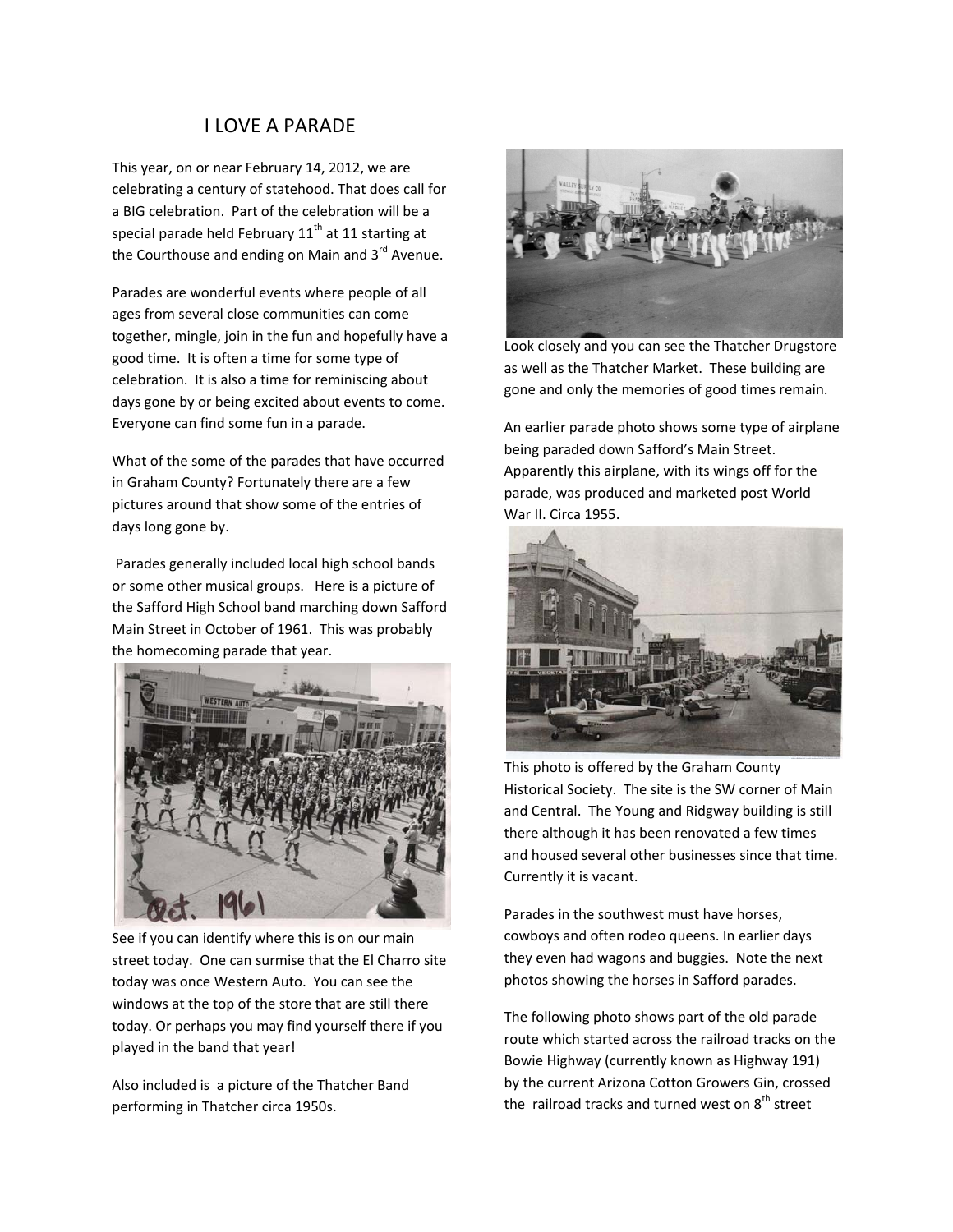until it came to Central Avenue, traveling north until it reached main street and turned west at the SW corner of Main and Central. The parade ended at the Courthouse. Circa 1945.



See if any of the businesses along this route look familiar or can you identify what business has taken its place today.

Here is another picture of our local cowboys in about 1947 starting from the courthouse going east down Safford's Main Street.



We must include a couple of photos of very early parades down Safford.



This patriotic parade on Main Street heading east from the courthouse was taken on the Fourth of July, 1939. Below the courthouse was taken on the Pound of Suy, 1999. Doctor, pripling folds of the American flag can be seen the business of Dodge Brothers Motor Cars.

We found a photo of a 4 of July parade in 1912. Nearly every parade has firemen and fire engines. Here is one of the earliest fire machines that Safford had:



The above picture is from the Independence Day Parade in 1912. Sam Hambee, City Marshall, carries the flag. Safford firemen walk in front of their two wheeled hose cart bought August 1907. Cart is hitched to the saddle of the parade marshal. Notice the dress uniforms of the firemen. This picture was taken near the J.T. Owens Building, shown center, which faced today's Highway 70.

Here is a picture of an old fashioned fire engine used in a 1954 parade down Safford Main Street.

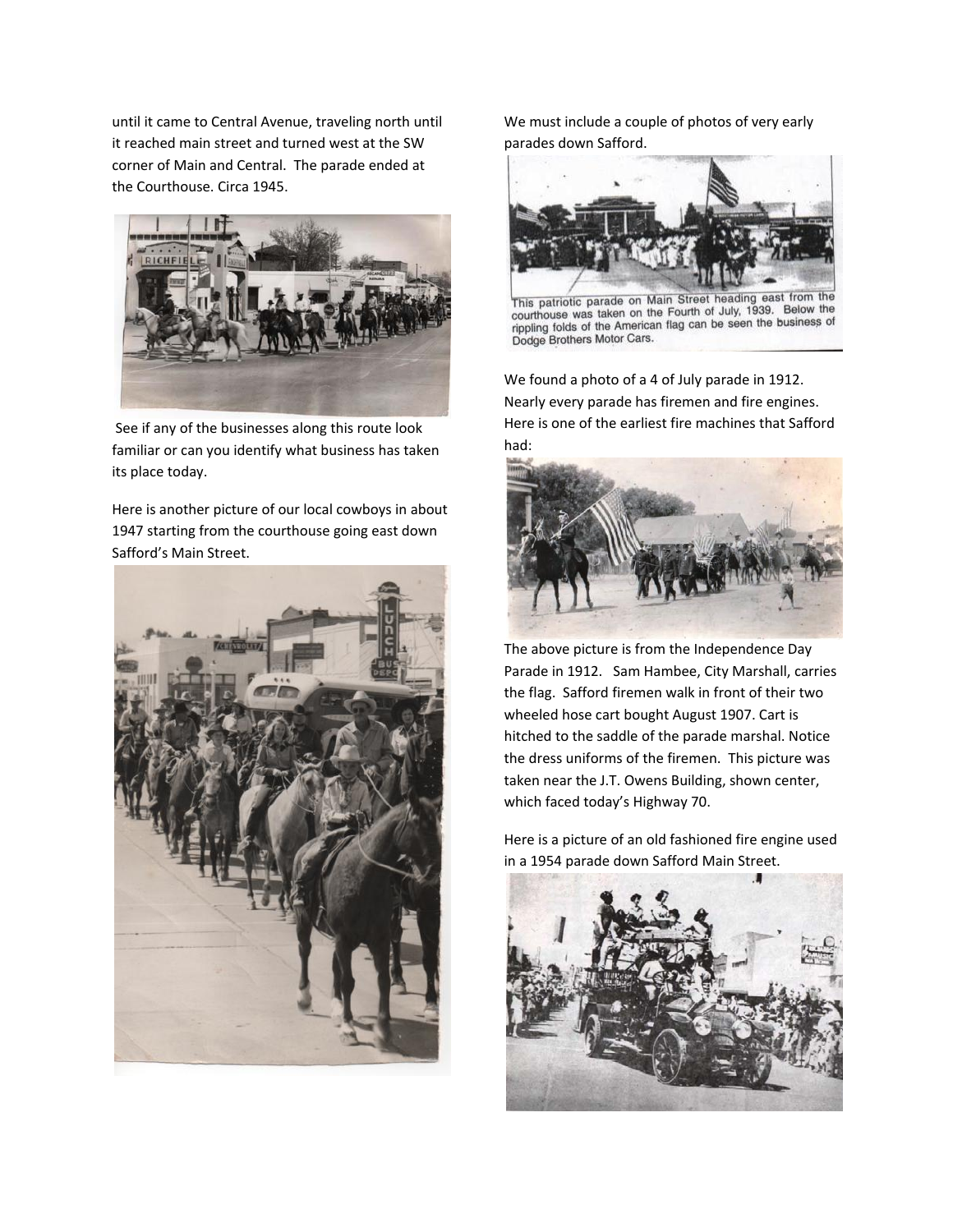The location would be at the intersection of Main and Central. Notice Richards Music Company and next to it was Bellman's Department Store.

Of course a parade may include bicycles, 4‐wheelers, tractors and other modes of transportation. Occasionally we even see clowns that add to the fun. Here we have a man traveling on a bicycle in Thatcher in the very early days.



The road looks a bit rough, but it would beat walking!

We enjoy seeing the color guard pass by. Here some of the scouts lead a parade in Thatcher on July 4, 1983.



Pictures of parade entries often capture a special moment in time. I have saved the next picture for last because it does show so many things. The date was 1953, the place, the SE corner of Main and Central.

See if you can identify what is there today.

The Woolsey Texaco Station is shown in this photo. South of the station was the Safford Inn Hospital At the left was Dr. Spencer Ellsworth's Clinic Also notice the interesting vehicles. Here of course, we have a covered wagon entry.



Joe Woolsey Service Station, 1953

**I love a parade**! Hope to see you at the 2012 Century of Progress parade. After all, there won't be many of us alive for the next century parade, that is for sure.

P.S. You can view a larger picture of this scene on the next page.